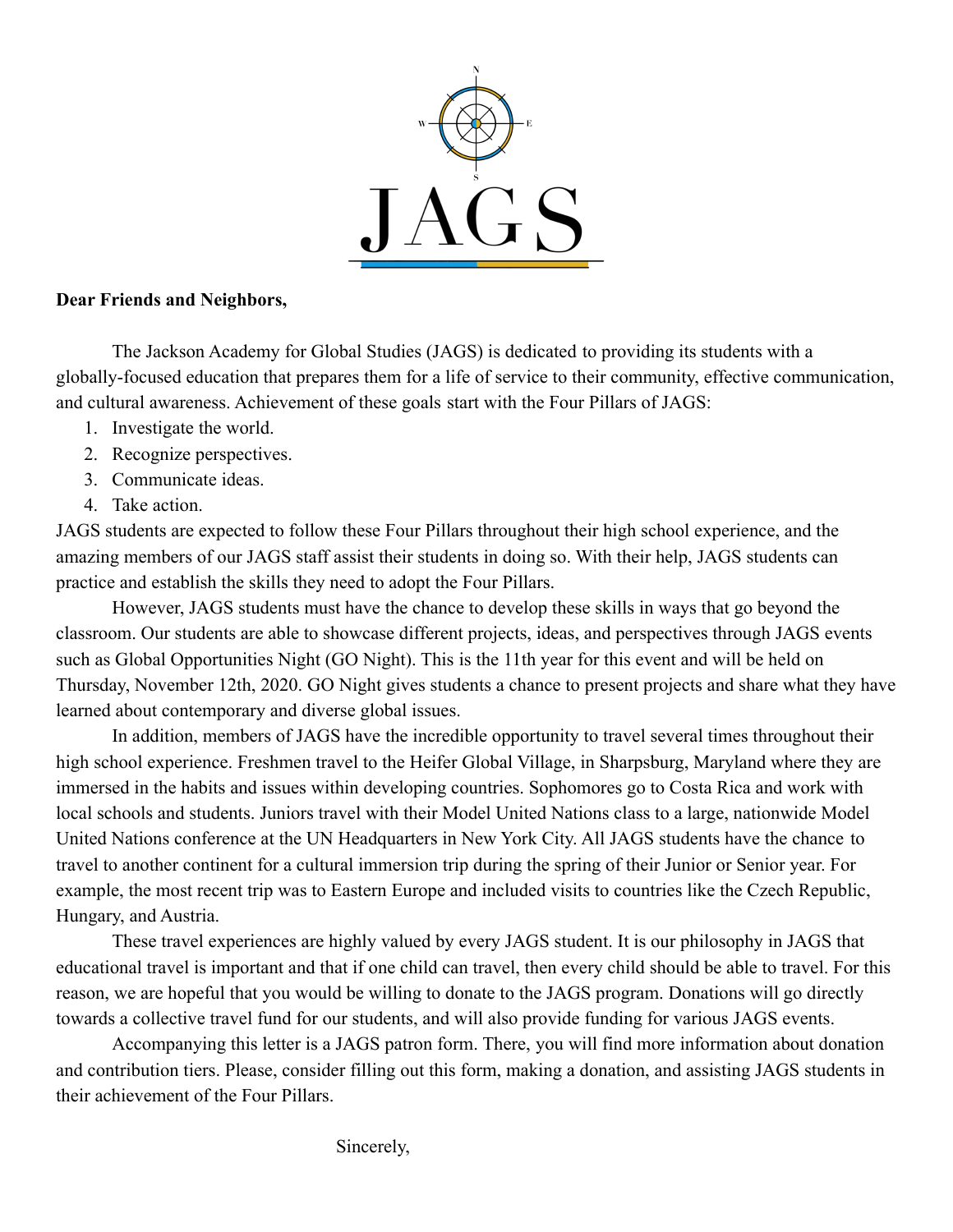Jackson Academy for Global Studies Student Leadership Board, 20-21 Mr. Joe Knopick Coordinator of Jackson Academy for Global Studies

## **Jackson Academy for Global Studies Patron Levels**

|  | \$500 and above | Corporate Sponsorship |
|--|-----------------|-----------------------|
|  | \$250-499       | Gold Patron           |
|  | \$100-249       | <b>Silver Patron</b>  |
|  | \$50-99         | Purple Patron         |
|  | $$25-49$        | <b>White Patron</b>   |

\*Corporate Sponsors get their name or company logo on the JAGS banner. If you are choosing to be a corporate sponsor, please send your logo to this email address: [jjk2jc@jackson.sparcc.org.](mailto:jjk2jc@jackson.sparcc.org) If you do not have a specific logo, please send an email stating what name(s) you would like on the banner and programs. All donors will be acknowledged in our programs and/or electronically at all JAGS events.

By becoming a Patron for Jackson Academy for Global Studies, you will be contributing to the excellence of students who exhibit a passion for investigating the world, regonzing perspectives, communicating ideas, and taking action.

Please complete and return the following information:

| Name:<br><u> 1989 - Andrea Andrews, amerikansk politik (d. 1989)</u>                                                             |        |      |
|----------------------------------------------------------------------------------------------------------------------------------|--------|------|
| Email:                                                                                                                           |        |      |
| Address:<br><u> 1980 - Johann Barn, mars ann an t-Amhain Aonaich an t-Aonaich an t-Aonaich ann an t-Aonaich ann an t-Aonaich</u> |        |      |
| City:                                                                                                                            | State: | Zip: |
|                                                                                                                                  |        |      |

Enclosed is my check/cash for \$\_\_\_\_\_\_\_\_\_\_\_\_\_\_

Checks should be made payable to Jackson Local Schools, on the memo line state JAGS Patron. These may be returned to Joe Knopick, JAGS Coordinator, at Jackson High School, 7600 Fulton Road NW, Massillon, Ohio 44646. All donations to Jackson Academy for Global Studies are tax deductible. Please note that your cancelled check will be your record of your contribution to JAGS.